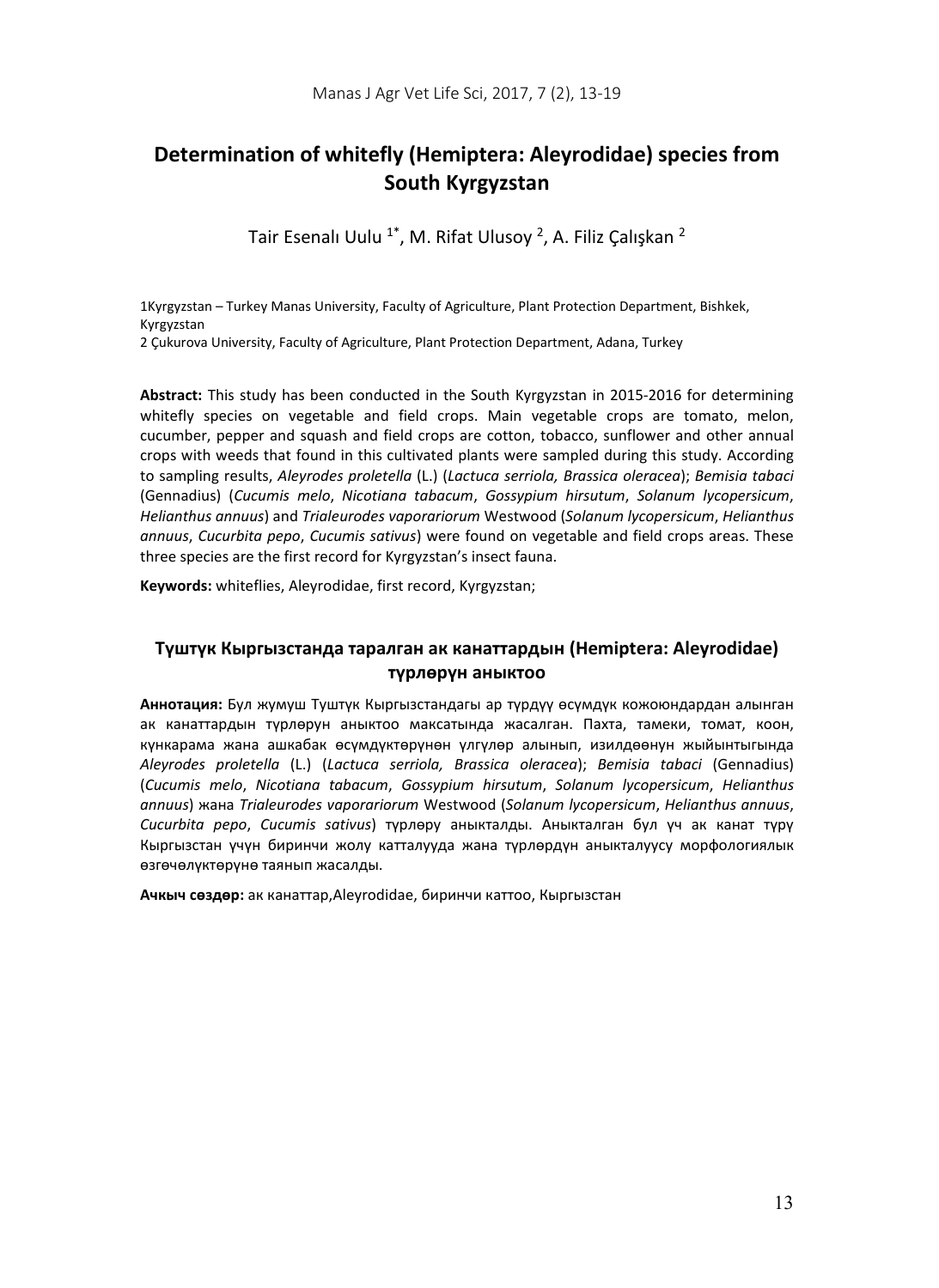# *Tair ESENALI UULU, M. Rifat ULUSOY, A. Filiz ÇALIŞKAN*

### **INTRODUCTION**

The family Aleyrodidae comprises 1556 species from 161 genera in over the world (1).All whitefly species are small, highly prolific, phytophagous, and some are vectors of plant viruses (2,3, 12). Some species such as *Trialeurodes vaporariorum* Westwood and *Bemisia tabaci* (Gennadius) are the most economically important pests for agricultural crops (4,10,12,13). For above mentioned reasons, Aleyrodidae family's fauna, systematic, biology, ecology have been well studied in developed countries.

Russian entomologist Prof. Danzig (5) identified only one species called *Bemisia mesasiatica* from Kyrgyz Soviet Socialist Republic during his survey in 1966. After his journey, no more works have been conducted from Kyrgyzstan on the Aleyrodidae family and it is still poorly understood. Nevertheless, different scientists from Central Asia, noted that whiteflies occur and damage vegetable plants in open field and greenhouses for many years (16, 17, 18, 19). But, any of them not defined the species by using morphological characters.

This study has been conducted for determining whitefly species in the south region of Kyrgyz Republic in 2015-2016. We hope this work will be basic material to identify and to continue research's on whitefly species in Kyrgyzstan.

## **MATERIALS AND METHODS**

Whitefly samples were collected in an open field from different host plants in south region of Kyrgyzstan during a summer, 2015. All leaves that whitefly puparia attached were put into the paper bag and data recorded outside of the bag than put in the ice-box for laboratory studies. In the laboratory, all sample photos have been taken and saved in the Eppendorf tube with 70 % ethanol till preparation. Whitefly slide mounting preparations have been done following modified technique of Bink (1979) and Kosztarab and Kozar (1988), identification of samples done by using Danzig (1969), Bink-Moenen (1991), Martin (1999), Martin et al. (2000) and Ulusoy (2001) identification keys. Synonyms of species copied from Mound and Halsey (1978) and Jesudasan and David (1991) and world distribution and host plants of species taken from Evans (2008). Drawings of Aleyrodids done from puparia mounted slides by using Olympus U-Da drawing tube and camera Lucida. Rapido pencils were used for drawings and they were corrected by Photoshop Element 7 Programmed.

Species identified by one of us, Prof. Dr. M. Rifat ULUSOY and permanent slides saved at Kyrgyzstan – Turkey Manas University, Faculty of Agriculture, Entomology laboratory.

#### **RESULTS AND DISCUSSIONS**

# *Aleyrodes proletella* **(Linneaus, 1758) Latreille, 1801**

Synonyms:*Phalaena (Tinea) proletella* Linnaeus, 1758; *Aleyrodes proletella* (L.) Latreille, 1801;*Coccus preanthis* Schrank, 1801; *Aleyrodes chelidonii* Latreille, 1807; *Aleyrodes brassicae* Walker, 1852; *Aleyrodes euphorbiae* Low, 1867; *Aleyrodes youngi*Hempel, 1901.;*Aleyrodes prenanthis*(Schrank,1801), Cockerell, 1902.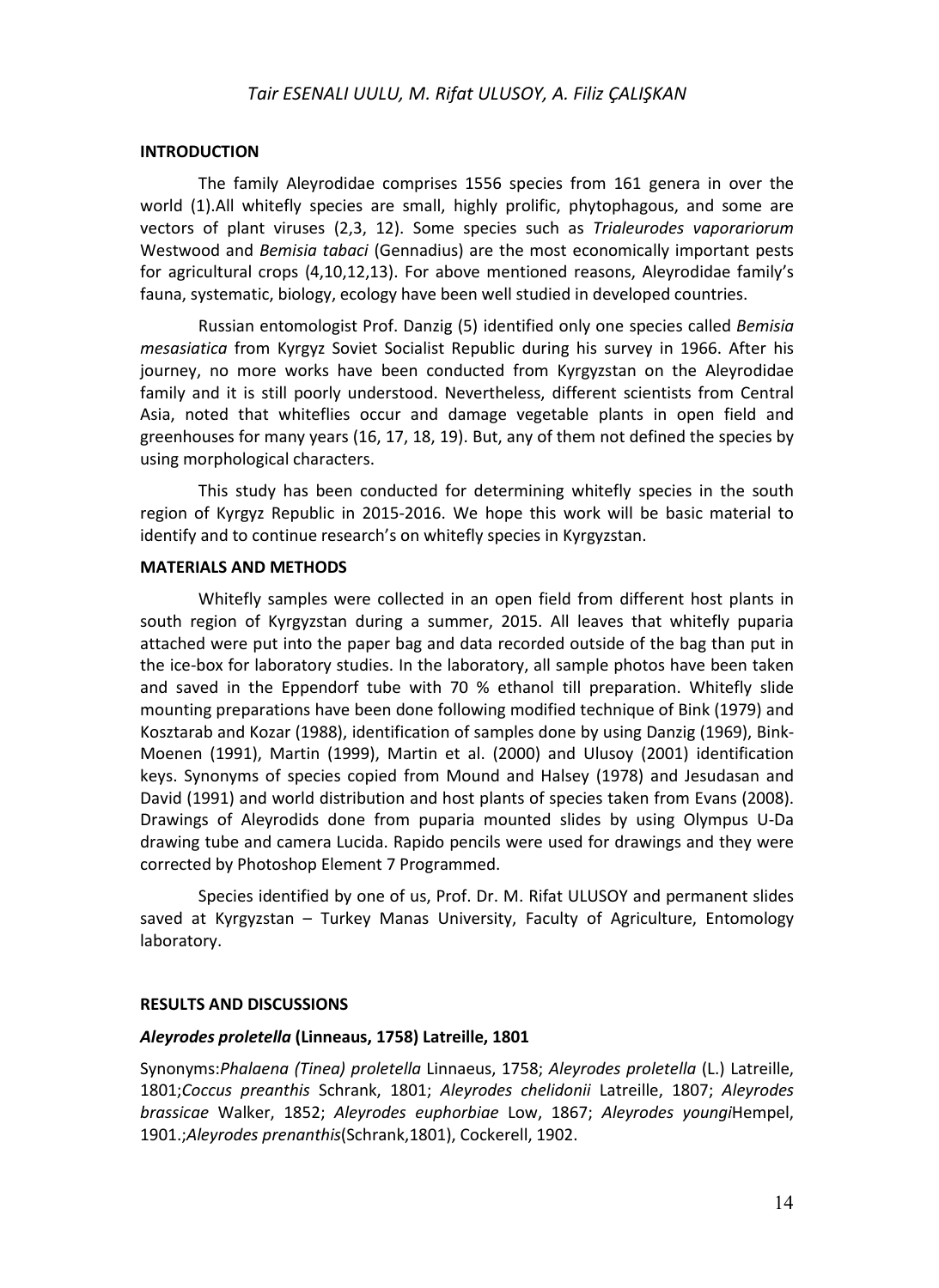Diagnosis: Pupae oval and flattened shape with no ridges, vasiform orifice circle, thoracic tracheal fold and caudal furrow not defined. All dorsal setae and caudal setae are short.

Material examined:3 pupae, Khaydarkan, Batken, 10.08.2015, *Lactuca serriola* L. (Asteraceae); 8 pupae, Khaydarkan, Batken, 19.08.2015, *Brassica oleracea* Capitata (Brassicaceae); 2 pupae, Suzak, Djalal-Abad, 21.08.2015, *B. oleracea*;

Host plants: Asteraceae: *Cichorium intybus*, *Cichorum juncea*, *Chondrilla juncea*, *Emilia sonchifolia*, *Lactuca indica*, *Lactuca serriola*,*Mycelis muralis*, *Sonchus arvensis*, *Sonchus oleraceus*, *Sonchus* 

*oleraceus*;Brassicaceae: *Brassica oleracea*, *Raphanus raphanistram*, *Rorippa indica*; Campanulaceae:*Campanula grandis*, *Campanula persicifolia*;Euphorbiaceae:*Euphorbia esula*; Oxalidaceae:*Oxalis* sp.;Papaveraceae:*Chelidonium majus*; Ranunculaceae:*Celadine*  sp.;Rutaceae:*Citrus*sp. (Evans, 2008).

World distribution:Worldwide. Nearctic region: USA; Neotropical region: Bermuda, Brazil, Mexico, Puerto Rico, Virgin Islands; Palearctic region: Austria; Azores, Belgium, Canary Islands, Czech Republic, Egypt, England, Finland, France, Germany, Hungary, Iran, Italy, Poland, Portugal, Russia, Spain, Sweden, Switzerland, Yugoslavia, Hong Kong; Afrotropical: Angola; Canary Island, Kenya, Mozambique, Sierra Leon, Zimbabwe; Pacific Islands: New Zealand. (Mound and Halsey, 1978; Martin *et al.,* 2000; Evans, 2008).



**Figure-1.** *Aleyrodes proletella*; A. puparium, B. vasiform orifice; v.o-vasiform orifice, o-operculum, l-lingula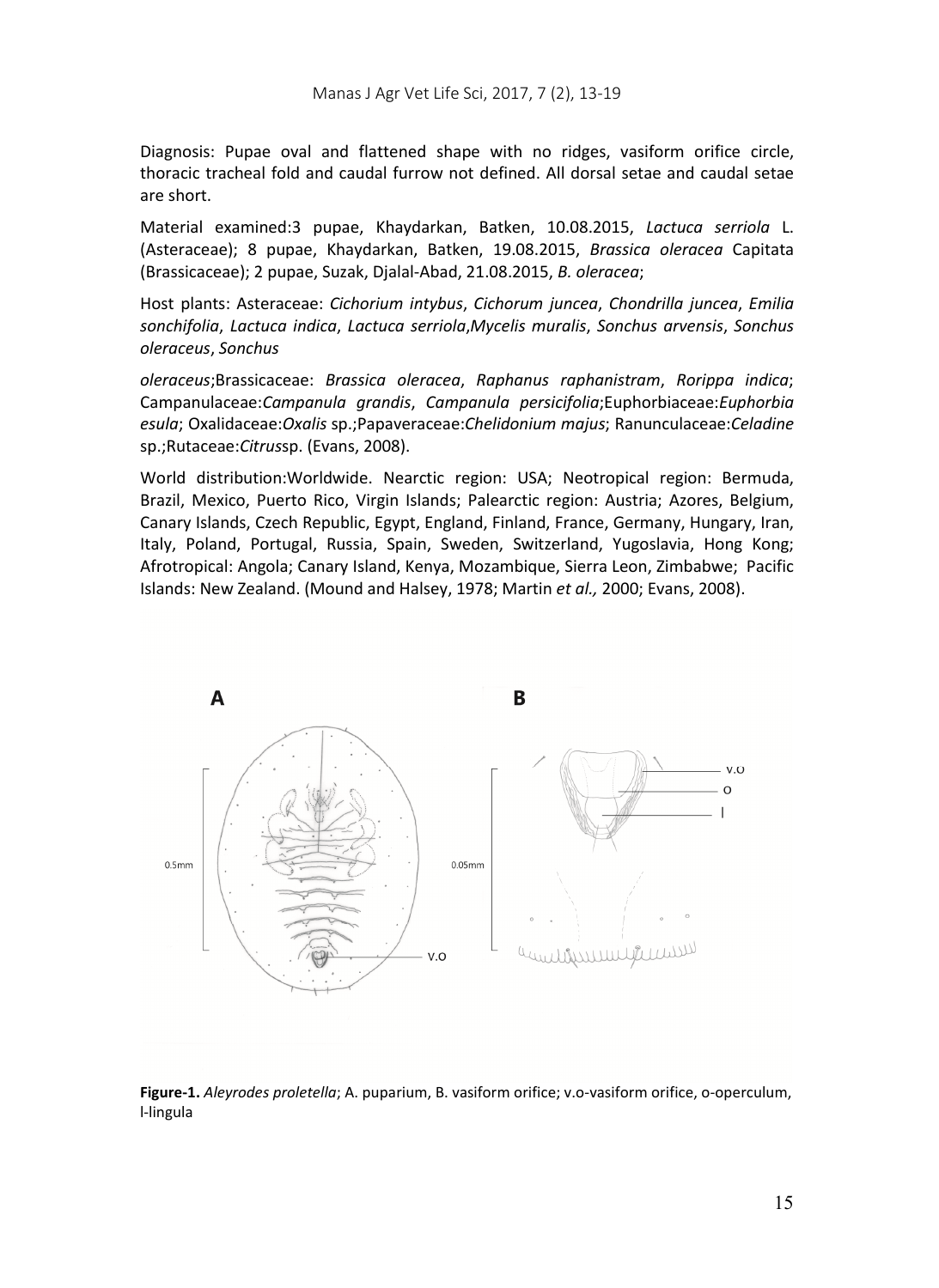# *Bemisia tabaci* **(Gennadius, 1889) Takahashi, 1936**

Synonyms: *Aleurodes tabaci* Gennadius, 1889; *Aleurodes inconspicua* Quaintance, 1900; *Bemisia emiliae* Corbett, 1926; *Bemisia signata* Bondar, 1928; *Bemisia bahiana*Bondar, 1928; *Bemisia costa-limai* Bondar, 1928; *Bemisia gossypiperda* Misra and Singh, 1929; *Bemisia achyranthes* Singh, 1931; *Bemisia hibisci* Takahashi, 1933; *Bemisia gossypiperda*  var *mosaicivectura*Ghesquiere, 1934; *Bemisialongispina* Priesner & Hosny, 1934; *Bemisia goldingi*Corbett, 1935; *Bemisia nigeriensis* Corbett, 1935;*Bemisia rhodesiansis* Corbett, 1936; *Bemisia tabaci* (Gennadius) Takahashi, 1936;*Bemisia manihotis* Frappa, 1938; *Bemisia vayssierei* Frappa, 1939;*Bemisia lonicerae* Takahashi, 1957; *Bemisia minima*  Danzig, 1964; *Bemisia miniscula* Danzig, 1964;*Cortesiana restonicae* Goux, 1988;*Bemisia argentifolii* Bellows and Perring, 1994.

Diagnosis: Pupae oval shape, symmetrically narrow to the side abdomen, light yellowish color with red eyes. Dorsal setae well developed. Vasiform orifice elongate triangular, caudal furrow well defined by a pair of ridges. Thoracic tracheal openings with subtle combs. Caudal setae long and stout, longer than vasiform orifice.





Material examined:7 pupae, Jeke-Miste, Batken, 13.08.2015, *Gossypium hirsutum*  L.(Malvaceae); 2 pupae, Too-Moyun, Batken, 13.08.2015, *Solanum lycopersicum*  L.(Solanaceae); 3 pupae, Too-Moyun, Batken, 13.08.2015, *G. hirsutum*;2 pupae, Ak-Shar, Batken, 13.08.2015, *G. hirsutum*;5 pupae, Lenin, Batken, 13.08.2015, *Cucumis melo*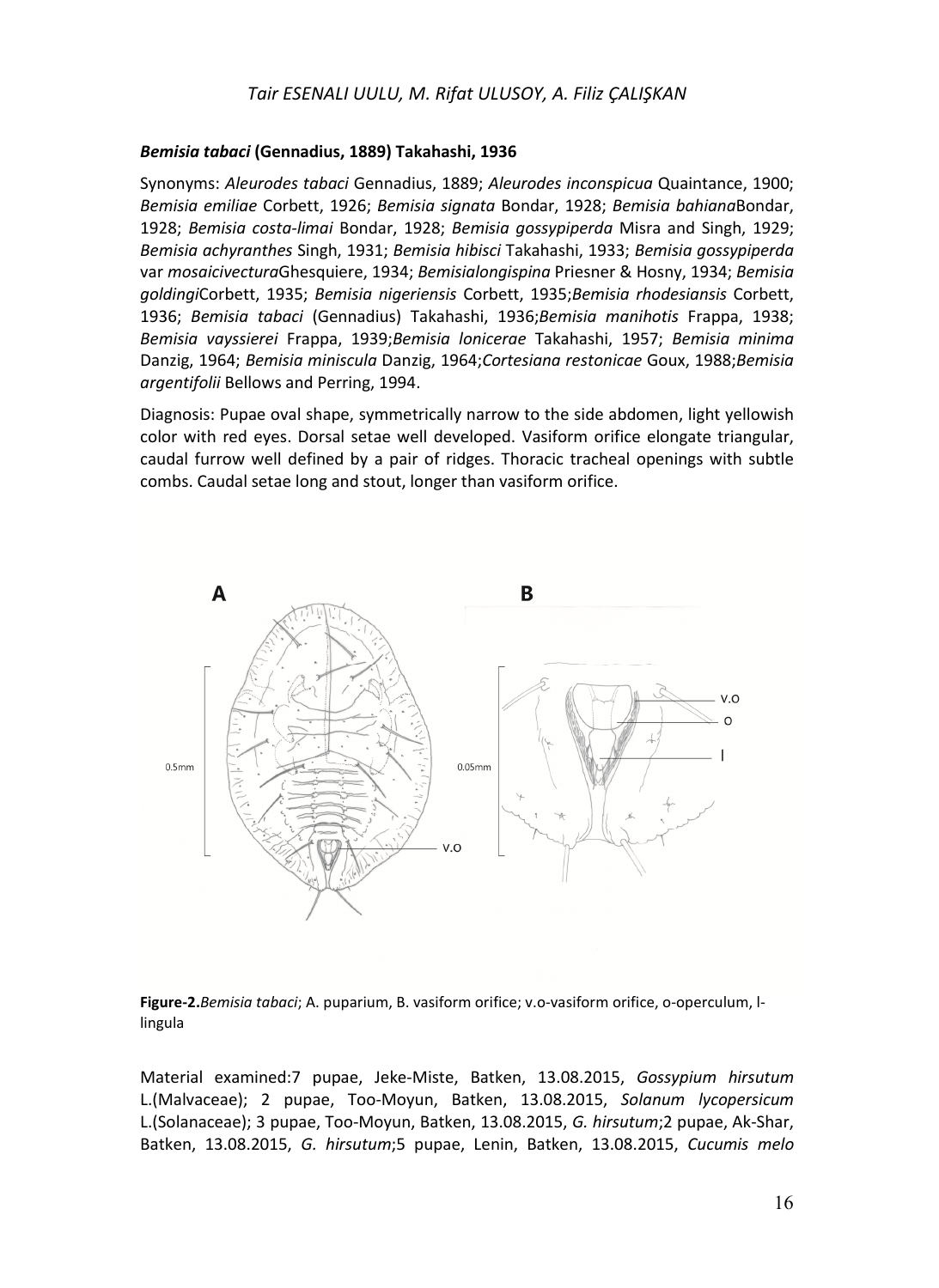L.(Cucurbitaceae); 3 pupae, Ak-Shar, Batken, 13.08.2015, *C. melo*; 2 pupae, Lenin, Batken, 13.08.2015, *G. hirsutum*; 7 pupae, Yntymak, Batken, 13.08.2015, *Nicotiana tabacum* L.(Solanaceae); 4 pupae, Too-Moyun, Batken, 13.08.2015, *C. melo*; 2 pupae, Eski-Nookat, Osh, 19.08.2015, *G. hirsutum*; 4 pupae, Suzak, Jalalabad, 19.08.2015, *G. hirsutum*; 1 pupae, Turkobod, Jalalabad, 19.08.2015, *G. hirsutum*; 2 pupae, Suzak, Jalalabad, 19.08.2015, *S. lycopersicum*; 5 pupae, Yusupova, Osh, 19.08.2015, *S. lycopersicum*; 2 pupae, Aravan, Osh, 19.08.2015, *G. hirsutum*; 3 pupae, Aravan, Osh, 20.08.2015, *Helianthus annuus* L.(Asteraceae)

Host plants:Over 600 host plants in many different families (Mound & Halsey, 1978; Martin et al., 2000; Oliviera et al.,2001).

World distribution: Worldwide. Neotropical region: Brazil; Palearctic region: Egypt, France, Iran, Israel, Greece, Malta, Turkey, Italy, Sicilia, Spain, China, Korea; Afrotropical region: Kameron, Chad, Congo, Guinea, Kenia, Madagascar, Nigeria, Niger, South Africa, Sudan, Uganda; Oriental region: India, Pakistan; Australasian region: Australia, New Guinea, Indonesia (Mound and Halsey, 1978; Martin *et al.,* 2000; Evans, 2008).

# *Trialeurodes vaporariorum* **Westwood, 1856**

Synonyms: *Aleurodes vaporariorum* Westwood,1856; *Asterochiton lecanioides* Maskell, 1879;*Asterochiton papillifer* Maskell, 1890; *Aleurodes nicotiana* Maskell, 1895;*Aleyrodes glacialis* Bemis, 1904; *Aleyrodes sonchi* Kotinsky, 1907;*Asterochiton vaporariorum* Quaintance & Baker, 1914; *Asterochiton sonchi* (Kotinsky); Quaintance & Baker, 1914; *Trialeurodes sonchi* (Kotinsky); Quaintance & Baker, 1914.*Trialeurodes vaporariorum* (Westwood); Quaintance & Baker, 1915;*Trialeurodes mossopi*Corbett, 1935; *Trialeurodes sesbania* Corbett, 1936;

Diagnosis: Pupae oval shape, with long dorsal setae and single submarginal row of papillae, lateral margin with relatively broad crenulations. Eighth abdominal setae located anterior to widest part of operculum. Caudal setae long.

Material examined: 2 pupae, Karavan, Batken, 13.08.2015, *Solanum lycopersicum* L.(Solanaceae); 6 pupae, Khaydarkan, Batken, 13.08.2016, *Cucurbita pepo* L.(Cucurbitaceae); 3 pupae, Kadamjay, Batken, 13.08.2015, *S. lycopersicum*; 4 pupae, Otuz-Adyr, Osh, 19.08.2015, *S. lycopersicum*; 1 pupae, Too-Moyun, Batken, 19.08.2015, *C.pepo*; 4 pupae, Otuz-Adyr, Osh, 19.08.2015, *C. pepo*; 4 pupae, Aravan, Osh, 20.08.2015, *Helianthus annuus* L.(Asteraceae); 2 pupae, Kok-Jelek, Osh, 20.08.2015, *Cucumis sativus* L.(Cucurbitaceae);

Host plants: Polyphagous. Asclepiadaceae: *Gonolobus* sp.; Asteraceae: *Ageratum* sp., *Helianthus annuum*, *Lactuca serriola*, *Sonchus oleraceus*, *Xanthium occidentale*; Cucurbitaceae: *Citrullus colocynthis*, *Cucumis sativus*, *Sechium edule*; Euphorbiaceae: *Euphorbia geniculata*, *Manihot esculenta*; Fabaceae: *Phaseolus vulgaris*; Malvaceae: *Hibiscus trionum*; Solanaceae: *Lycopersicon esculentum*, *Nicotiana glauca*, *Salpichroa rhomboidea*, *Solanum melongena* (Mound & Halsey, 1978; Evans, 2008).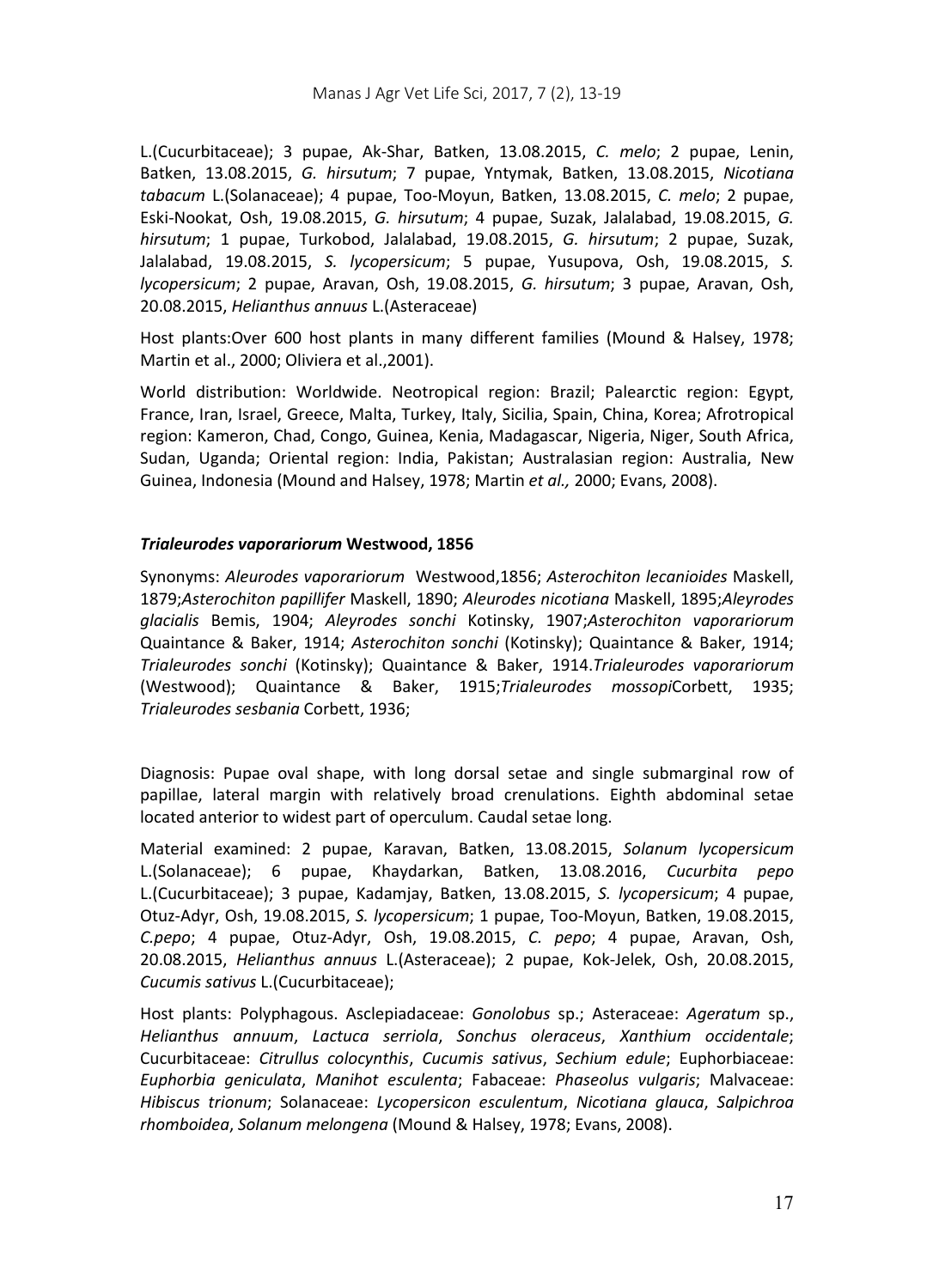# *Tair ESENALI UULU, M. Rifat ULUSOY, A. Filiz ÇALIŞKAN*

World distribution: Nearctic region: Canada, USA; Neotropical region: Argentina, Bermuda, Brazil, Chile, Colombia, Costa Rica, Cuba, Dominican Republic, Ecuador, El Salvador, Guadeloupe , Guatemala, Honduras, Jamaica, Mexico, Peru, Puerto Rico, Venezuela; Palearctic region: Azores, Austria, Belgium, Bulgaria, Canary Islands , Denmark, France, Germany, Greece, Hungary, Iran, Ireland, Italy, Israel, Jordan, Netherlands, Norway, Poland, Portugal, Spain, Turkey, United Kingdom, Hong Kong, Japan, Korea; Afrotropical: Ethiopia, Kenya, South Africa, Zimbabwe; Oriental region: Bangladesh, India, Philippines, Reunion, Sri Lanka; Australasian region: Australia, Indonesia, New Guinea; Pacific Islands: New Zealand; Hawaii (Mound and Halsey, 1978; Martin *et al.,* 2000; Evans, 2008).



**Figure-3.***Trialeurodes vaporariorum*; A. puparium, B. vasiform orifice; v.o-vasiform orifice, ooperculum, l-lingula

#### **ACKNOWLEDGEMENT**

Authors thank to Research Assistant Ismail DÖKER at Çukurova University, Faculty of Agriculture, Department of Plant Protection for his kindly help during species drawing.

## **REFERENCES**

1. **Martin, J. H. & , L. A. Mound,** (2007). An annotated check list of the world's whiteflies (Insecta: Hemiptera: Aleyrodidae). Zootaxa, 1492: 1-84.